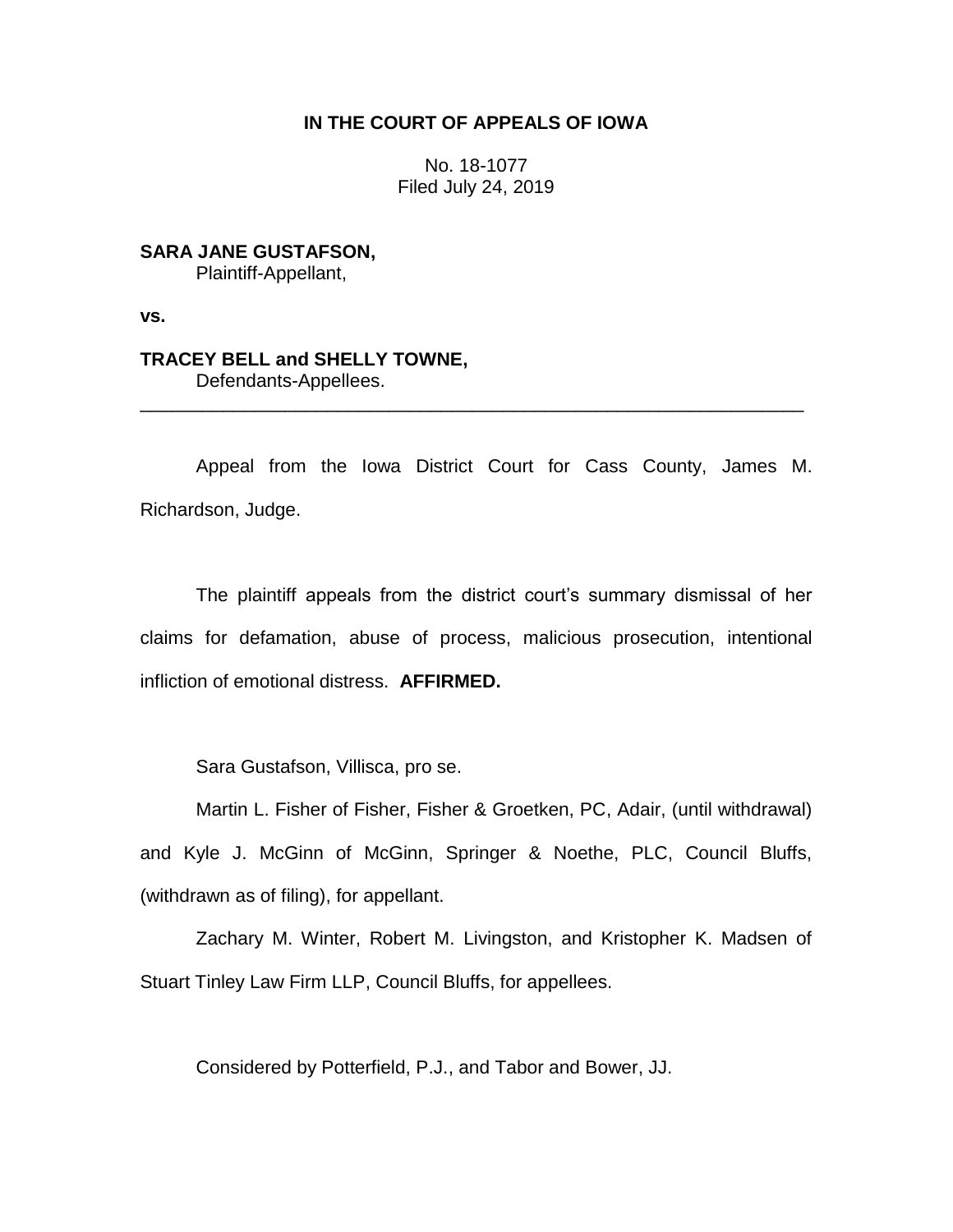## **POTTERFIELD, Presiding Judge.**

Sara Gustafson appeals from the district court's summary dismissal of her claims against Tracey Bell and Shelly Towne for defamation, abuse of process, malicious prosecution, and intentional infliction of emotional distress. Gustafson maintains the district court erred because there are genuine issues of material fact in dispute that preclude the summary dismissal of each of her claims.

## **I. Background Facts and Proceedings.**

Bell and Gustafson are former neighbors. Gustafson has a history of harassing Bell and Bell's family; this has resulted in criminal prosecutions for harassment and no-contact orders against Gustafson.

Eventually, Bell went to the county attorney's office to discuss Gustafson's behavior. The county attorney advised Bell she should consider filing an application for the mental-health commitment of Gustafson.

On September 1, 2016, Bell filled out an application alleging Gustafson was "suffering from serious mental impairment" and that she was "a danger to . . . herself or others or may be causing serious emotional injury to persons who are unable to remove themselves from [her] presence." Bell checked "no" next to the question "Do you request [Gustafson] be taken into immediate custody?" Bell attached an affidavit detailing both Gustafson's past and more recent behavior. It stated, in part:

[Gustafson] was calling the police department with false complaints (most of which I was at work when she was calling), she made statements about me killing her dog, assaulting her, stalking her, etc. She was calling my employment stating that my boss was going to be getting calls from the [Department of Criminal Investigations] as she had called and turned us in for stuff. [Gustafson] was stalking and harassing my family especially my

2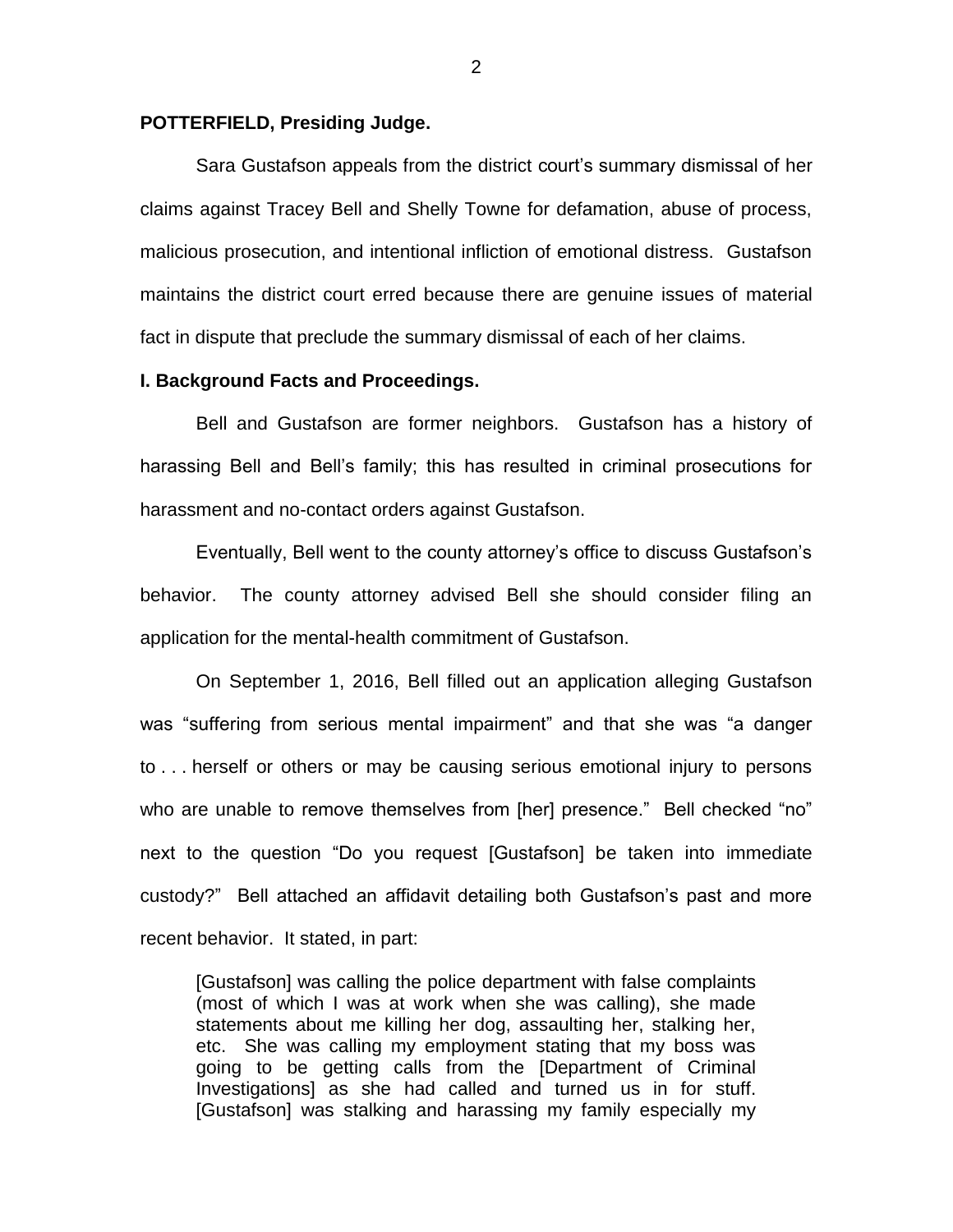youngest child. [Gustafson] was following her all over town, making at least 20 trips by my home daily, my child lived in fear of [Gustafson]. [Gustafson] called [the Department of Human] Services] on our family last June stating my husband was showering with my daughters, which was completely unfounded. We were investigated by DHS and very humiliated by all of it[;] she was going to the church and telling them the same thing. The nocontact order was then dismissed (we protested). . . . [Gustafson] has begun chasing my daughter again (she now drives a moped). [Gustafson] has been following her all over town, with our fear being our child may not be able to stop fast enough with how close she is chasing her and she will get hurt. [Gustafson] has been driving by our home repeatedly again, making more false phone calls to the police department. . . .

. . . Last week before the no-contact order was in place, [Gustafson] chased my daughter through the cemetery as she was visiting her grandfather's gravesite along with being in front of my house taking pictures of my child and the neighbor's children. We have that captured on video of her doing this.

The affidavit was dated August 24, 2016.

The county attorney contacted Shelly Towne, who is employed as a

dispatcher for the local police department, and asked her to prepare an affidavit

and statement relating to the dispatch calls she had received from Gustafson.

On September 1, Towne filled out an affidavit in support of an application alleging

Gustafson was seriously mentally impaired. In the attached affidavit, Towne

stated, in part:

I am employed as a dispatcher for the Atlantic Police Department. In the last two year[s] I have become very familiar with . . . Gustafson through numerous calls that she has made to our department. There have been days where she called 3–4 times within an hour. She has made several calls concerning Trac[e]y and Clint Bell, and Trac[e]y's daughter . . . . [Gustafson] always believes that they are following her and getting people to keep an eye on her for them.

Towne listed some of the calls Gustafson had made to dispatch and their stated

purpose before concluding: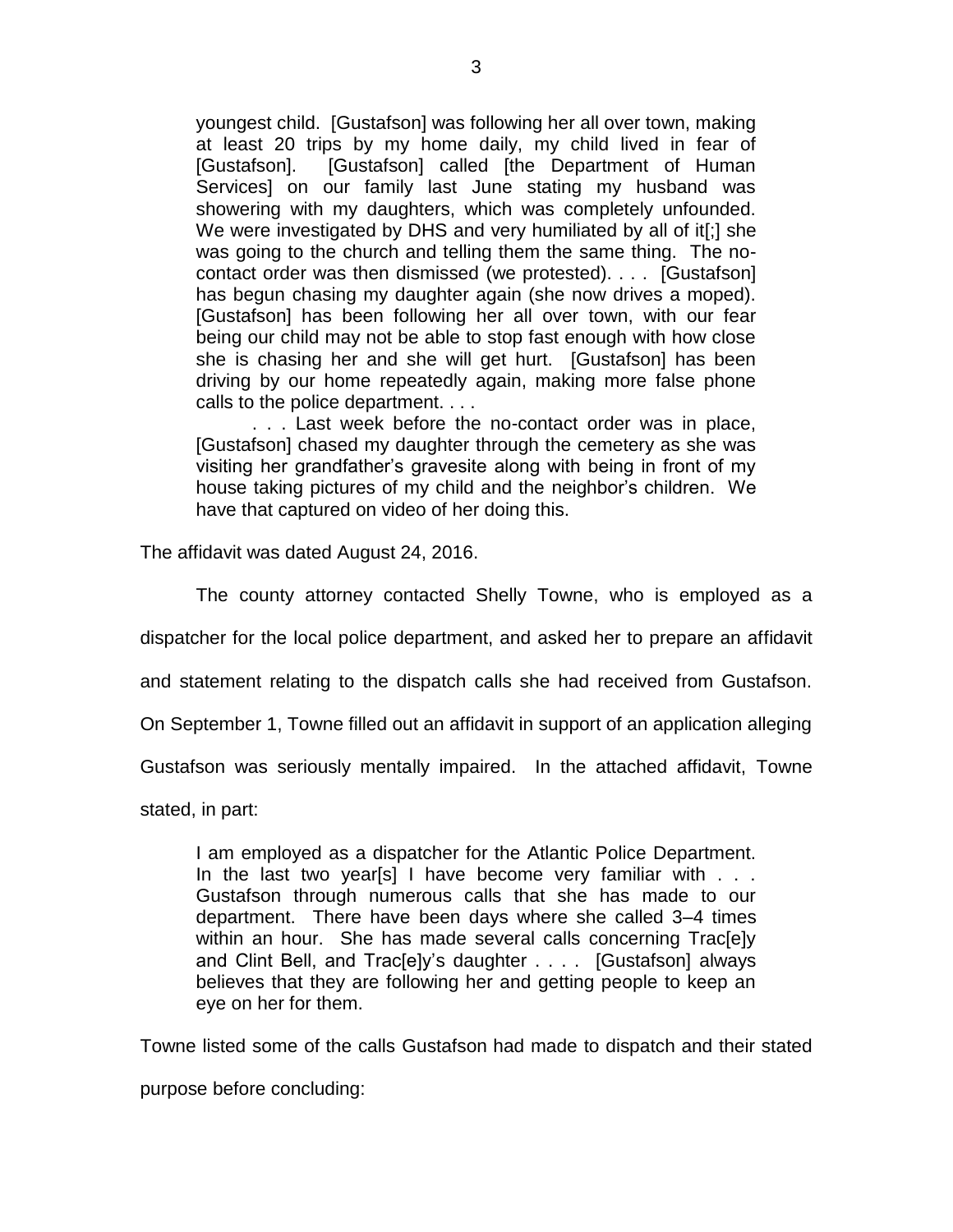On 8-23-16, we had 3 calls within 45 min. I got a call from [the sheriff] on the same day saying that [Gustafson] was also calling . . . the Sheriff's office and his cell phone. [Gustafson] is always saying she is investigating people and will call us with more information. [Gustafson] has told me before that she works with investigators out of Des Moines.

Towne noted the dispatch center had received seventeen calls from Gustafson in approximately the previous three weeks, which did not include the calls Gustafson made to the sheriff's office or to the sheriff's cell phone.

The application and affidavits were filed September 2. Although the application did not ask for Gustafson to be taken into immediate custody, the district court considering the application entered an order finding there was "probable cause to believe" Gustafson was seriously mentally impaired and that it was necessary to detain her. The order provided for the immediate hospitalization of Gustafson in order to complete a psychiatric evaluation and noted she could be released once the evaluation was completed.

Gustafson was taken into immediate custody and a medical professional completed an evaluation. In the physician's report filed with the court, the evaluator opined Gustafson was mentally ill and listed her diagnoses as major depressive disorder, recurrent, mild. Additionally, he reported Gustafson was capable of making responsible decisions with respect to treatment and noted she was an established patient with the local mental-health center and did not miss appointments.

A hearing was held on September 6. Following the hearing, the court found "that the contention that [Gustafson] is seriously mentally impaired has been sustained by clear and convincing evidence." It concluded Gustafson was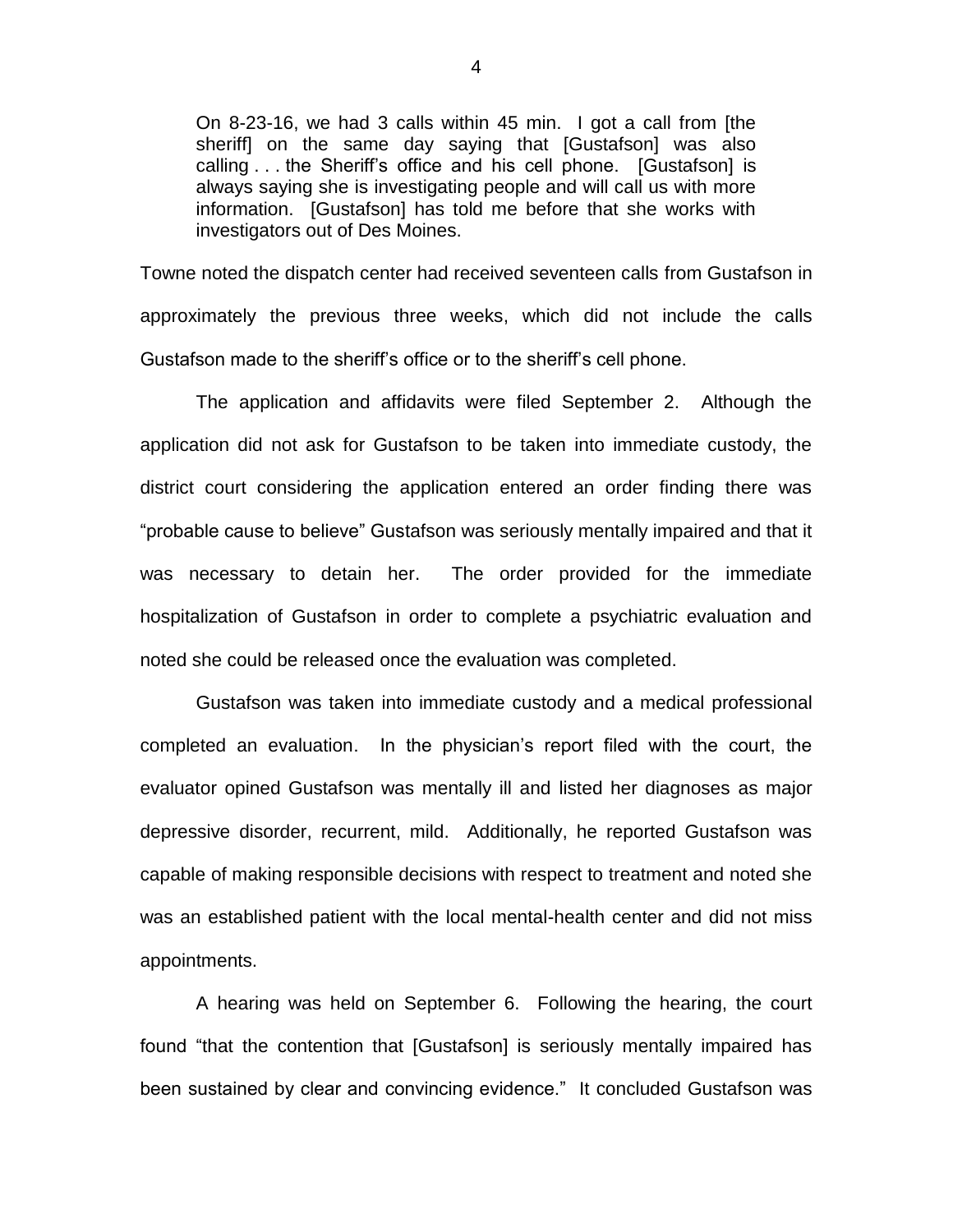able to make appropriate decisions so long as she continued treatment and found she could be treated on an outpatient basis. Gustafson was committed on an outpatient basis and ordered to cooperate with the treatment provider and comply with the course of treatment.

On September 13, Gustafson's long-term psychologist wrote a letter to the court, stating:

This provider has treated Ms. Gustafson since 1999 and so is very familiar with her case. She has been treated with major depressive disorder with antidepressant medication and therapy. Consistent with [the ordered evaluation], in yesterday's session with this provider, Ms. Gustafson was coherent and logical. She was able to describe recent happenings in detail. She did not express or evidence that she was a danger to herself or others. . . . It is my professional opinion that requiring Ms. Gustafson to participate in treatment is unnecessary because she has been engaged in treatment for a long time. She has scheduled future appointments and plans to continue in outpatient mental health treatment on a voluntary basis.

After receiving the psychologist's letter, the court decided "an involuntary commitment is unnecessary" because Gustafson was "continuing her voluntary treatment program currently in place." The court dismissed the case on September 14.

In December 2017, Gustafson filed a lawsuit against both Bell and Towne, alleging abuse of process, defamation, malicious prosecution, and intentional infliction of emotional distress against both for their roles in having her involuntarily committed.

Towne moved for summary judgment, which Bell joined.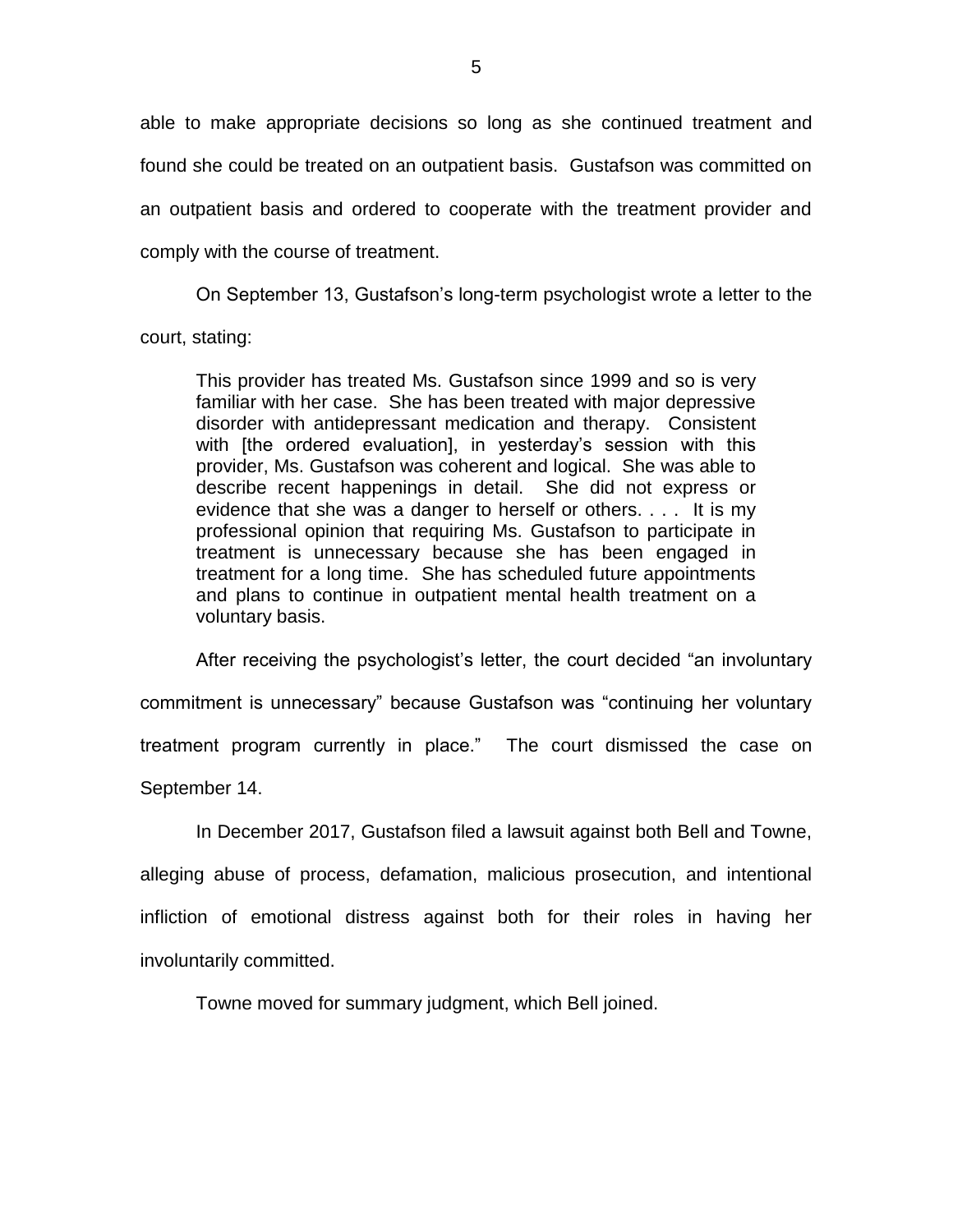Following a hearing on the motions, $1$  the court dismissed all of Gustafson's claims against each defendant. Gustafson appeals.

## **II. Standard of Review.**

We review the district court's grant of summary judgment for correction of errors at law. *Campbell v. Delbridge*, 670 N.W.2d 108, 110 (Iowa 2003). "Summary judgment is appropriate only when the moving party shows there are no genuine issues of material fact, and in deciding that issue, we review the record in the light most favorable to the party opposing the motion." *Id.* "A party resisting a motion for summary judgment cannot rely on the mere assertions in [their] pleadings but must come forward with evidence to demonstrate that a genuine issue of material fact is presented." *Stevens v. Iowa Newspapers, Inc.*, 728 N.W.2d 823, 827 (Iowa 2007).

## **III. Discussion.**

 $\overline{a}$ 

The district court summarily dismissed each of Gustafson's claims against both defendants. On appeal, Gustafson argues each of the dismissals was in error as there are genuine issues of material fact in dispute that preclude the summary dismissal of each of her claims.

#### **A. Defamation.**

The district court dismissed Gustafson's claims of defamation, finding there was qualified privilege for the statements of both Bell and Towne. Gustafson argues this was in error. Bell and Towne respond Gustafson cannot prove defamation because (1) she cannot establish the elements for defamation,

<sup>&</sup>lt;sup>1</sup> It appears from the record before us that the hearing was reported; however, we have no transcript from the hearing.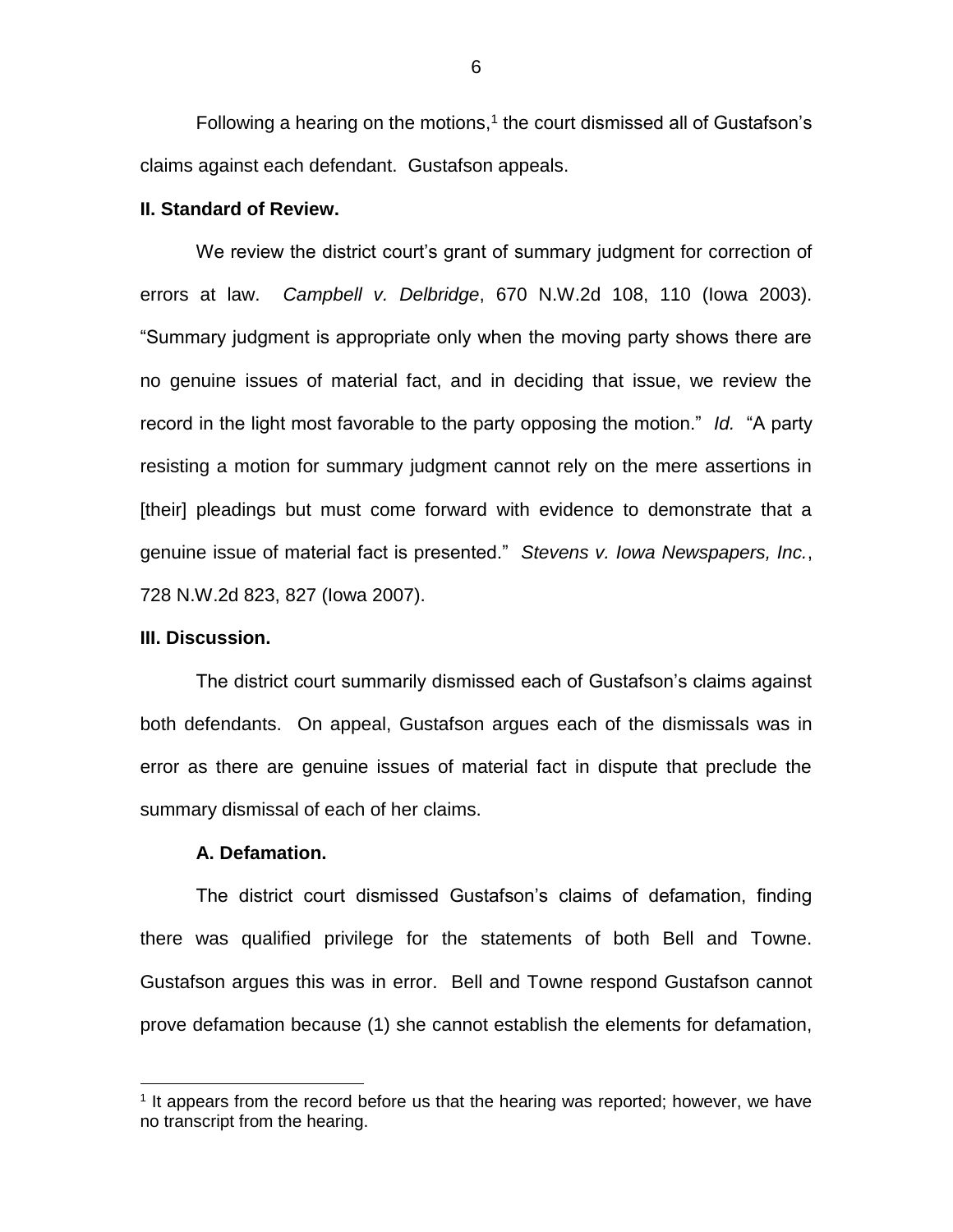(2) the statements complained of are opinions and protected speech, or (3) qualified privilege exists for the statements.

"Defamation includes the twin torts of libel and slander. Libel involves written statements, while slander involves oral statements." *Bierman v. Weier*, 826 N.W.2d 436, 444 (Iowa 2013) (citation omitted). In order to establish her claims of defamation, Gustafson would have to prove

(1) defendant wrote the statements; (2) the statements are false; (3) defendant made the statements with malice; (4) defendant communicated the statements to someone other than plaintiff; (5) the statements injured the reputation of plaintiff or exposed her to public hatred, contempt, or ridicule; and (6) plaintiff was damaged as a result.

*Suntken v. Den Ouden*, 548 N.W.2d 164, 167 (Iowa Ct. App. 1996). In cases of defamation per quod—as Gustafson alleged—"a plaintiff must ordinarily prove all the above six elements, including 'some sort of cognizable injury, such as injury to reputation.'" *Bierman*, 826 N.W.2d at 444 (quoting *Johnson v. Nickerson*, 542 N.W.2d 506, 513 (Iowa 1996)).

Here, we agree with the district court that Gustafson's claims of defamation can be dismissed as a matter of law. Although she purports to challenge the statements filed by Towne and Bell in support of having her involuntarily committed as false, Gustafson does not dispute the substance of their statements—that Gustafson was following and chasing Bell's daughter and making repeated calls to the local police.

Rather, Gustafson contends Towne's affidavit was false because, as part of the affidavit she signed, Towne swore she was "acquainted with" Gustafson even though Towne had no personal or face-to-face contact with Gustafson. But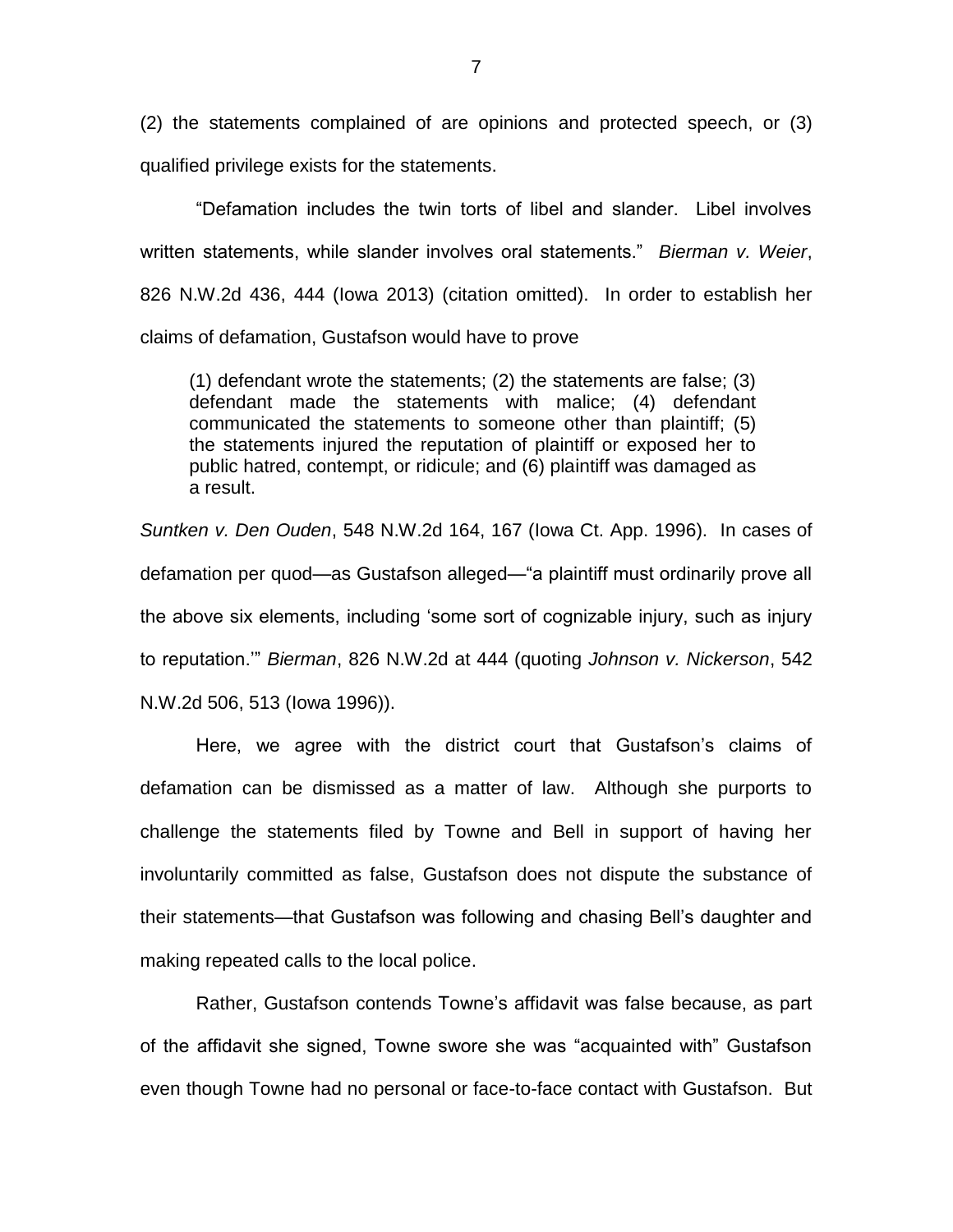nothing in the affidavit requires that Towne be personally—rather than professionally—acquainted with Gustafson. We also do not believe the term "acquainted with" necessarily requires face-to-face interactions. The dictionary defines "acquainted" as "known by or familiar with another." *Acquainted*, *The American Heritiage Dictionary of the English Language* (1969); *see also State v. Kidd*, 562 N.W.2d 764, 765 (Iowa 1997) (noting that absent a legal definition, we use a dictionary as a "ready source for ascertaining the common and ordinary meaning of a word"). Gustafson does not dispute that she was the person who made numerous calls to the dispatch center and spoke with Towne. Under these facts, this is enough to say Towne was acquainted or familiar with Gustafson.

As to Bell, Gustafson maintains Bell's affidavit swearing she believed Gustafson to be seriously mentally ill was false because Bell had not had contact with Gustafson, at the time she filed the application, in eight months. This appears to be a riff on the argument Gustafson made regarding Towne's contact, as Gustafson does not dispute Bell's assertion in her affidavit that Gustafson was following Bell's child, parking outside of Bell's home, and video recording Bell's family in the weeks leading up to the application being filed. We are similarly unpersuaded by Gustafson's argument as it pertains to Bell.

Lastly, Gustafson asserts both Towne's and Bell's statements were false because while each swore she believed Gustafson to be seriously mentally ill, the supporting affidavit did not contain allegations that support those conclusions. Again, Gustafson does not assert the actions attributed to her in the affidavits were fabricated. And the district court, in a separate proceeding that Gustafson

8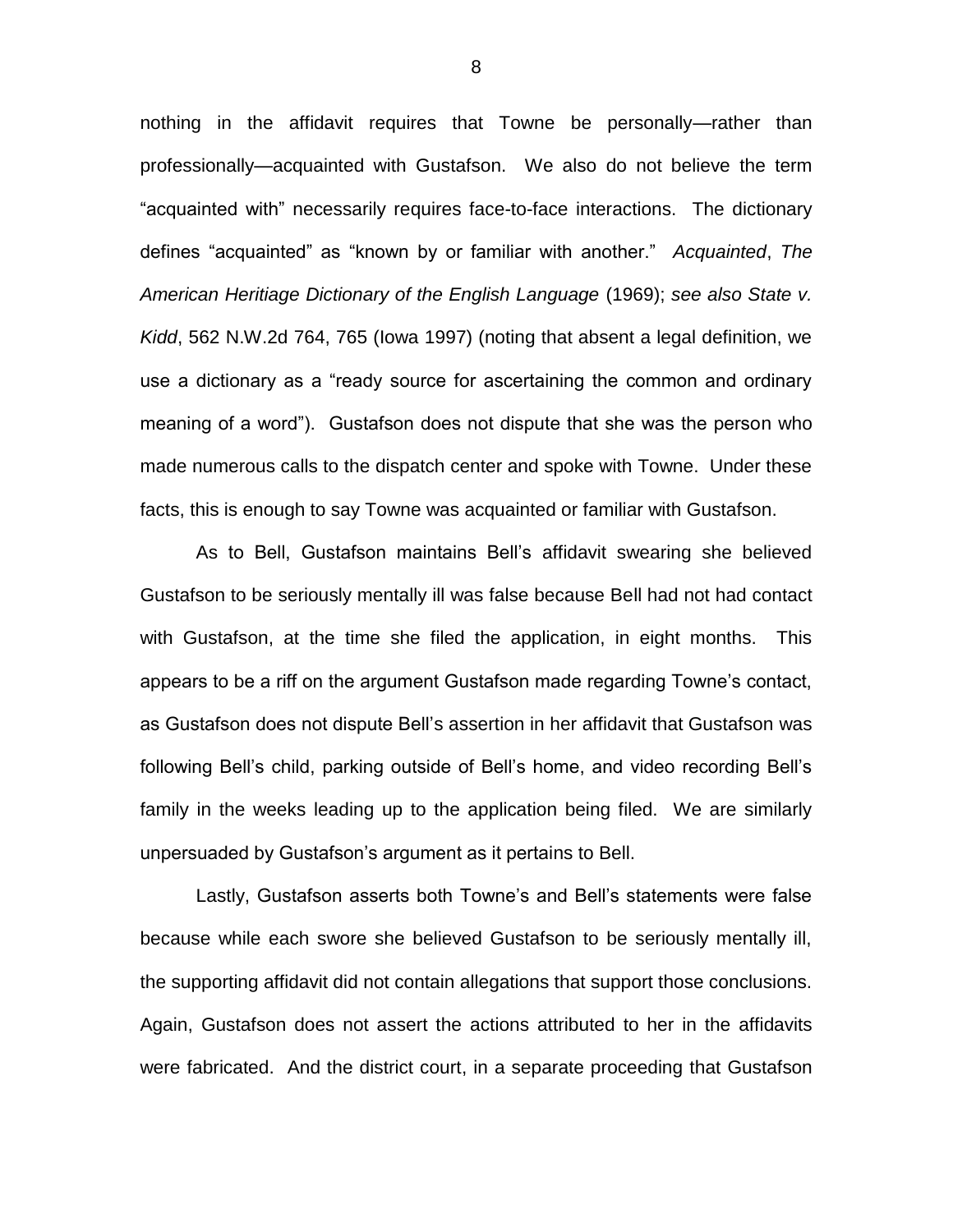did not challenge, found that those actions established probable cause Gustafson was seriously mentally impaired.

We agree with the district court that Gustafson's claims of defamation fail as a matter of law.

#### **B. Abuse of Process.**

The district court dismissed Gustafson's claims of abuse of process against both Towne and Bell, concluding Towne did not use a legal process and Bell did not do so in an improper or unauthorized manner. Gustafson disputes these conclusions.

To establish a claim for abuse of process, Gustafson would have to be able to establish "(1) use of the legal process, (2) in an improper or unauthorized manner, and (3) that damages were sustained as a result of the abuse." *Iowa Supreme Ct. Attorney Disciplinary Bd. v. Barnhill*, 885 N.W.2d 408, 419–20 (Iowa 2016).

Here, Gustafson's claims fail as a matter of law because even if we assume both Towne and Bell "used" a legal process, *see Fuller v. Local Union No. 106*, 567 N.W.2d 419, 422 (Iowa 1997) ("We have not precisely identified what action constitutes a 'legal process' sufficient to satisfy the first element."), she cannot establish that either woman did so in an improper or unauthorized manner.

"The tort of abuse of process is 'the use of legal process, whether criminal or civil, against another primarily to accomplish a purpose for which it was not designed.'" *Fuller*, 567 N.W.2d at 421 (citation omitted). "Normally the improper purpose sought is an attempt to secure from another some *collateral advantage*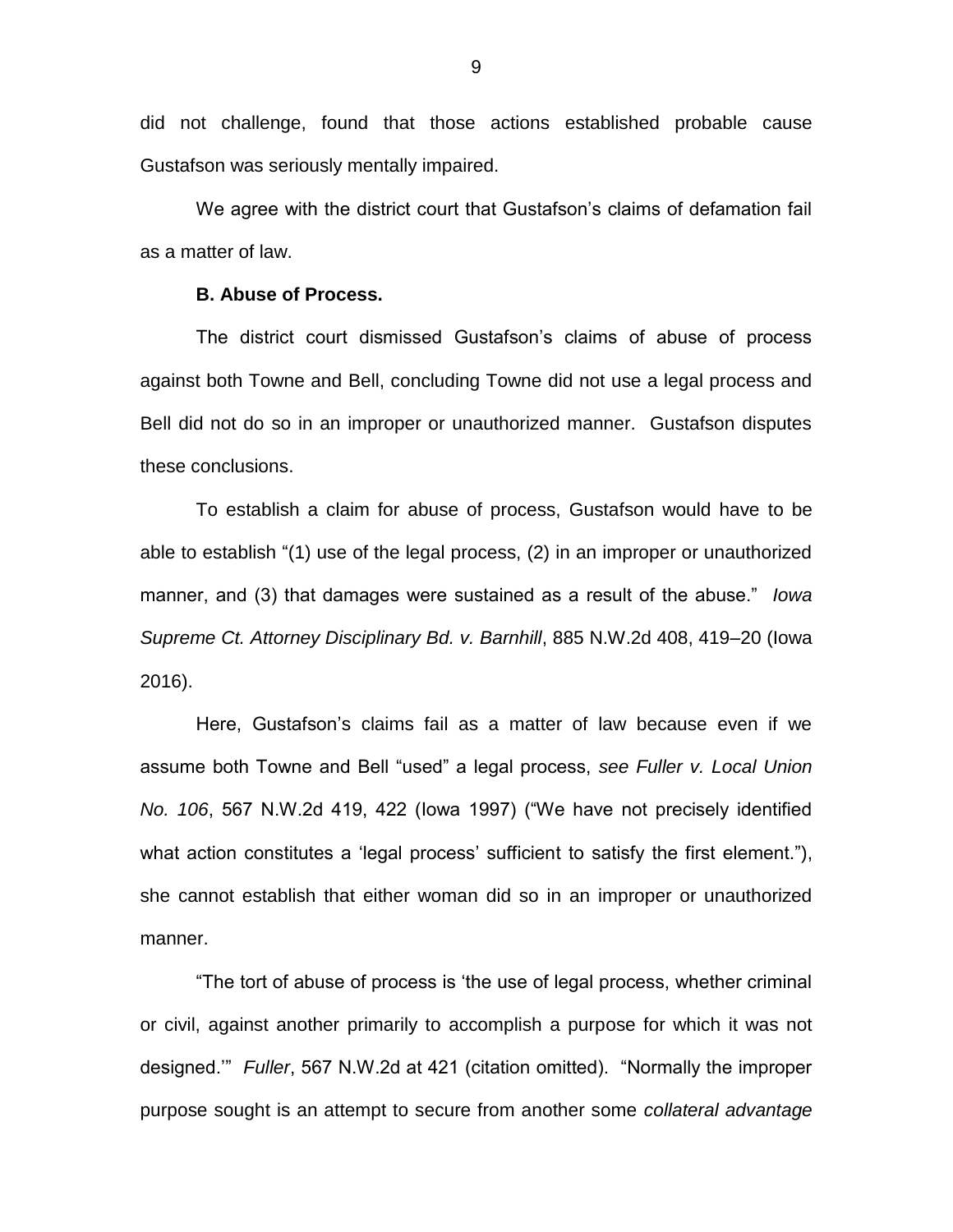not properly includable in the process itself." *Id.* (emphasis added)."This amounts to 'a form of extortion in which a lawfully used process is perverted to an unlawful use.'" *Id.* (citation omitted). Even if Towne and Bell submitted the application and affidavits with mal-intent in hopes that Gustafson would be committed, Gustafson cannot recover under the theory of abuse of process. "Some act or threat directed to an immediate objective not legitimate in the use of the process is required, and the defendant is not liable if [she] has done no more than carry the process to its authorized conclusion, even with bad intentions." *See Grell v. Poulsen*, 389 N.W.2d 661, 663 (Iowa 1986) (citation omitted). "Proof of an improper motive . . . even a malicious purpose, does not satisfy that element." *Id.* at 664. And, as we noted before, Gustafson does not challenge the veracity of the actions attributed to her by either Bell or Towne in their affidavits to the court.

## **C. Malicious Prosecution.**

The district court dismissed Gustafson's claims against Towne and Bell for malicious prosecution, concluding Gustafson could not establish a number of the elements.

To prove malicious prosecution, Gustafson must be able to establish: "(1) a previous prosecution, (2) instigation of that prosecution by the defendant, (3) termination of that prosecution by acquittal or discharge of the plaintiff, (4) want of probable cause, (5) malice on the part of the defendant for bringing the prosecution, and (6) damage to plaintiff." *Royce v. Hoening*, 423 N.W.2d 198, 200 (Iowa 1988).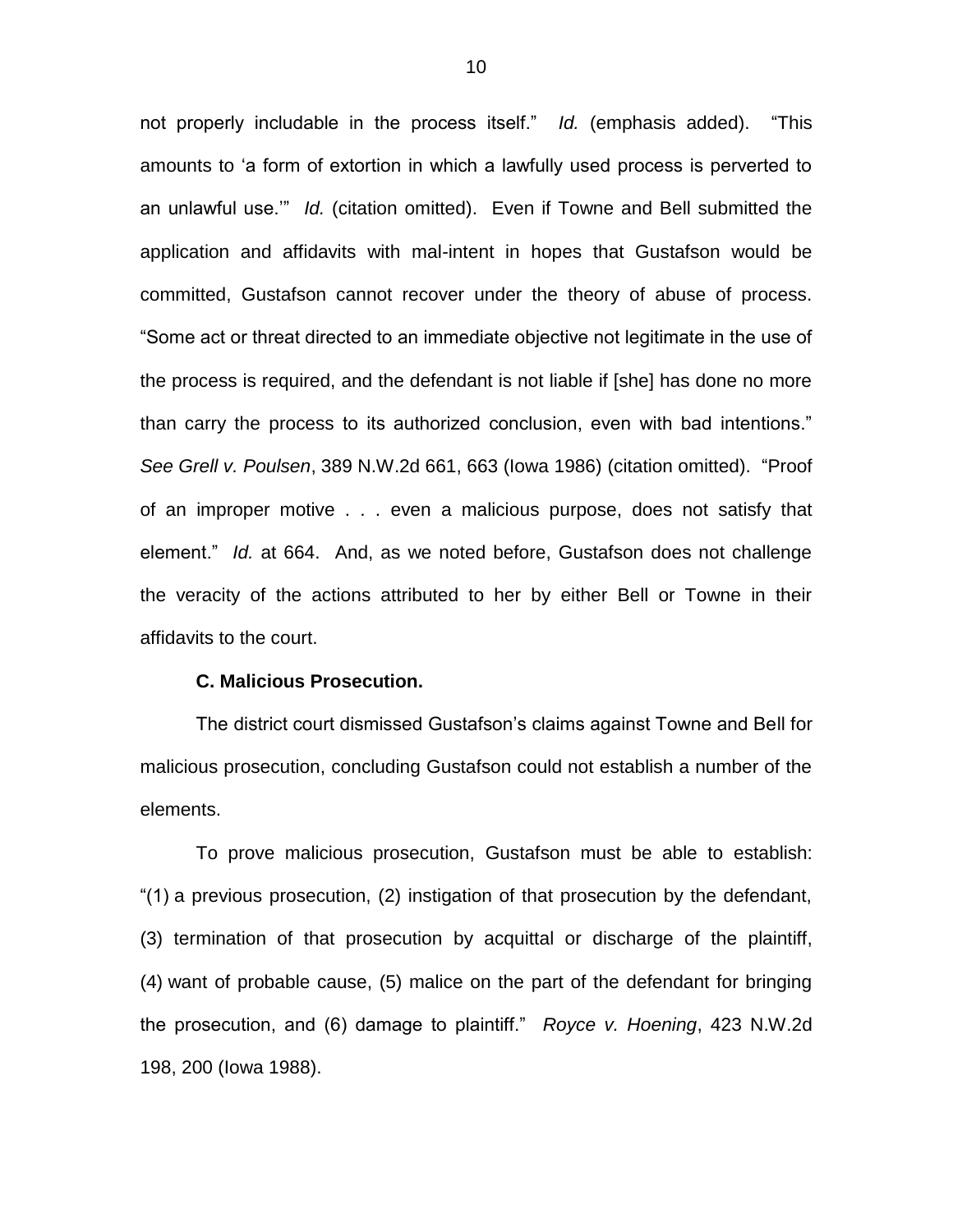We agree with the district court that Gustafson is unable to establish either element three or element four against Towne and Bell. While the district court ultimately dismissed the involuntary commitment, it did so after first finding there was probable cause to support the claim Gustafson was seriously mentally impaired. The court only dismissed the case after Gustafson's regular psychologist opined the ongoing outpatient commitment was unnecessary as Gustafson was a long-term patient who was compliant and regular with voluntary treatment.

This claim fails as a matter of law.

## **D. Intentional Infliction of Emotional Distress.**

Gustafson also claimed intentional infliction of emotional distress (IIED) against both Towne and Bell, which the district court summarily dismissed. To prove a claim of IIED, Gustafson would have to establish:

(1) Outrageous conduct by the defendant;

(2) The defendant's intentional causing, or reckless disregard of the probability of causing emotional distress; (3) Plaintiff suffering severe or extreme emotional distress;

and

(4) Actual and proximate causation of the emotional distress by the defendant's outrageous conduct.

*Vinson v. Linn-Mar Cmty. Sch. Dist.*, 360 N.W.2d 108, 118 (Iowa 1984).

Here, the district court determined Gustafson's claims failed a matter of law because she could not establish outrageous conduct by either Towne or Bell. We agree. In order for a plaintiff to recover under the theory of IIED, the defendant's "conduct must be 'so extreme in degree, as to go beyond all possible bounds of decency, and to be regarded as atrocious, and utterly intolerable in a civilized society.'" *Id.* (citation omitted).